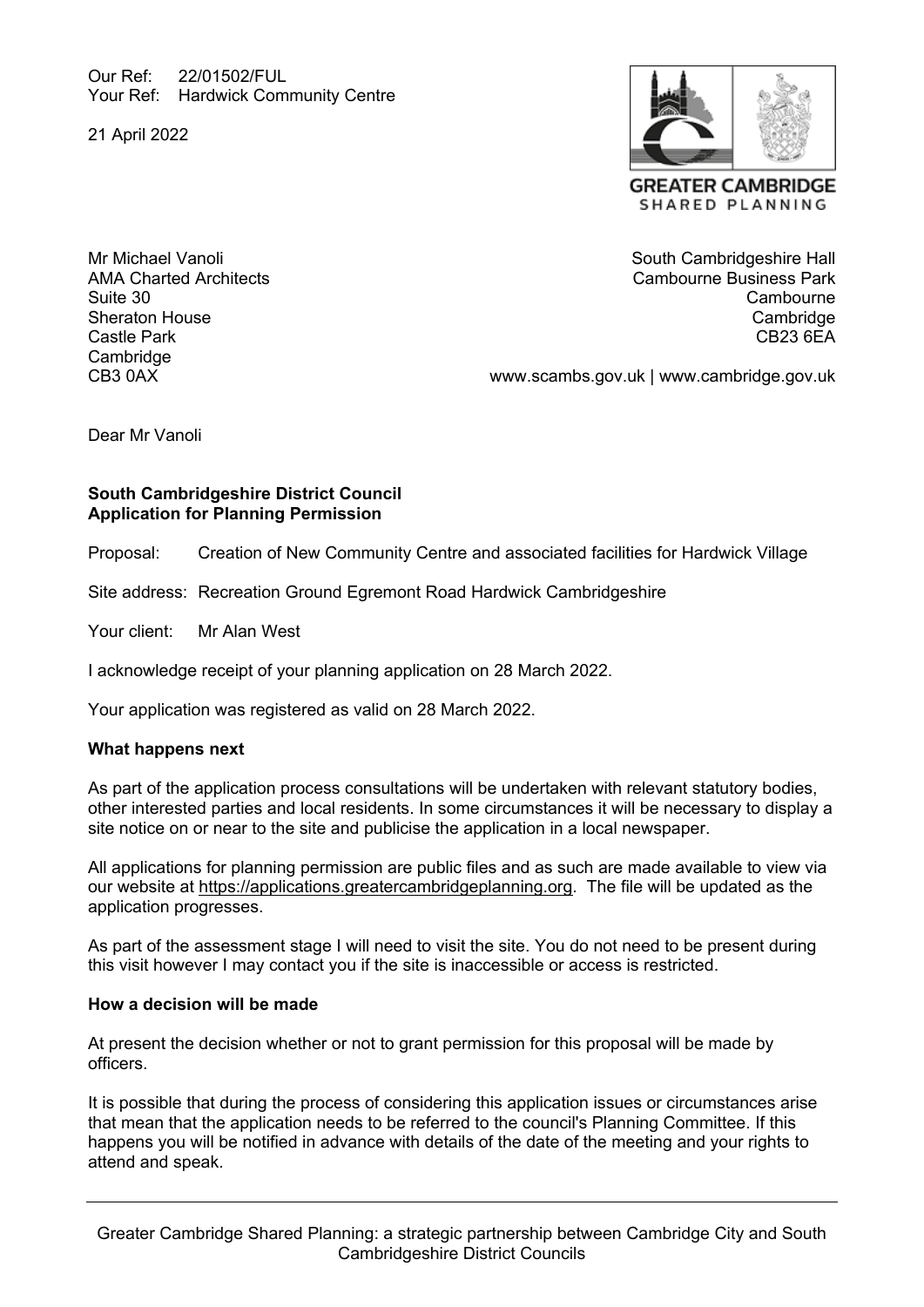### **Asking for more time**

The Shared Planning Service is currently experiencing very high application volumes whilst the efficiency of our systems and processes has been impacted by the requirements for remote working. This has led to a slight backlog of applications pending determination. We are in the process of developing new system protocols and are recruiting additional resources to create more capacity and address the impacts of this new way of working. Whilst every effort is being made to determine applications as quickly as we can, I am therefore sorry that I may subsequently need to secure your agreement for an extension of time to determine the application.

If you do not agree to an extension of time, once the statutory deadline has passed, you will have the right of appeal to the Secretary of State against the non-determination of this application. This process is dealt with independently by the Planning Inspectorate who will consider the application and make a decision whether or not to grant planning permission.

# **Amendments**

We are committed to providing a streamlined planning process, resulting in applications being determined (decided) in a timely manner. For this reason, from 5 July 2021, for an initial six month period, we will no longer be accepting amendments to applications unless they meet particular criteria as set out on our website: https://greatercambridgeplanning.org/planning-applications/stepby-step-guide-to-permissions/amendments-to-applications. Should an applicant wish to amend an existing application for reasons other than those listed, they will need to withdraw the application and resubmit it.

### **Your personal data**

The submission of applications which include the applicant's name and address, supporting documents and plans form part of the statutory planning register that local authorities are obliged to maintain. Where the register is kept using electronic storage, the regulations allow for the register to be available for inspection by the public on a website.

Your application including plans, supporting documents, consultation and public comments will be available to view online by visiting https://applications.greatercambridgeplanning.org and entering the above reference number in search field. Sensitive personal data, including personal telephone numbers, personal email addresses or signatures are not published on our website.

### **Building regulations and other consents**

Your planning application may also require Building Regulations consent. Please follow the link below for more information and to make your application or call us on 0300 7729622 to discuss your project.

https://www.3csharedservices.org/building-control/what-are-building-regulations/

Please accept this letter as a receipt of any planning fee that was payable.

Yours sincerely

Charlotte Spencer Senior Planning Officer

Email: charlotte.spencer@greatercambridgeplanning.org